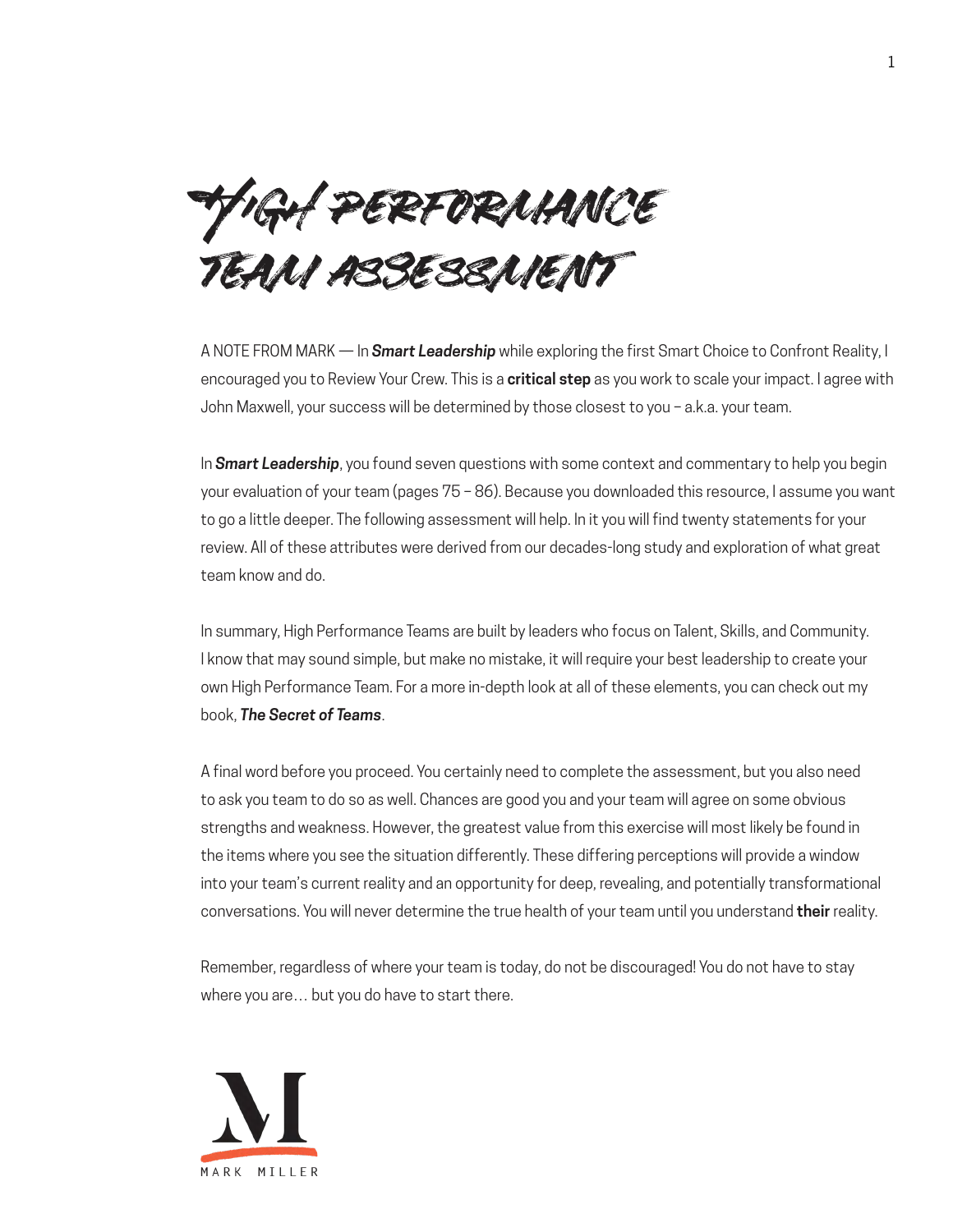# **THE SECRET OF TEAMS: WHAT GREAT TEAMS KNOW AND DO**

Rate each statement using the following scale:

- **5** = Completely Agree
- **4** = Partially Agree
- **3** = Neither Agree or Disagree
- **2** = Partially Disagree
- **1** = Completely Disagree

# **TALENT**

- Every member of the team thinks holistically about the business.
- **Every member of the team is a team player.**
- The team members represent diverse perspectives on the business.
- The team members are committed to personal and professional growth.
- The individual members of the team are in the right roles within the organization.

### **TOTAL**

#### **SKILLS**

- The team has a disciplined approach to problem solving that works.
- Data plays a critical role in the team's efforts to solve problems.
- The team is capable of conducting an effective meeting.
- The team has demonstrated the ability to resolve conflict within the team.
- $\blacksquare$  Individual members of the team possess the skills needed to do their job well.
	- **TOTAL**